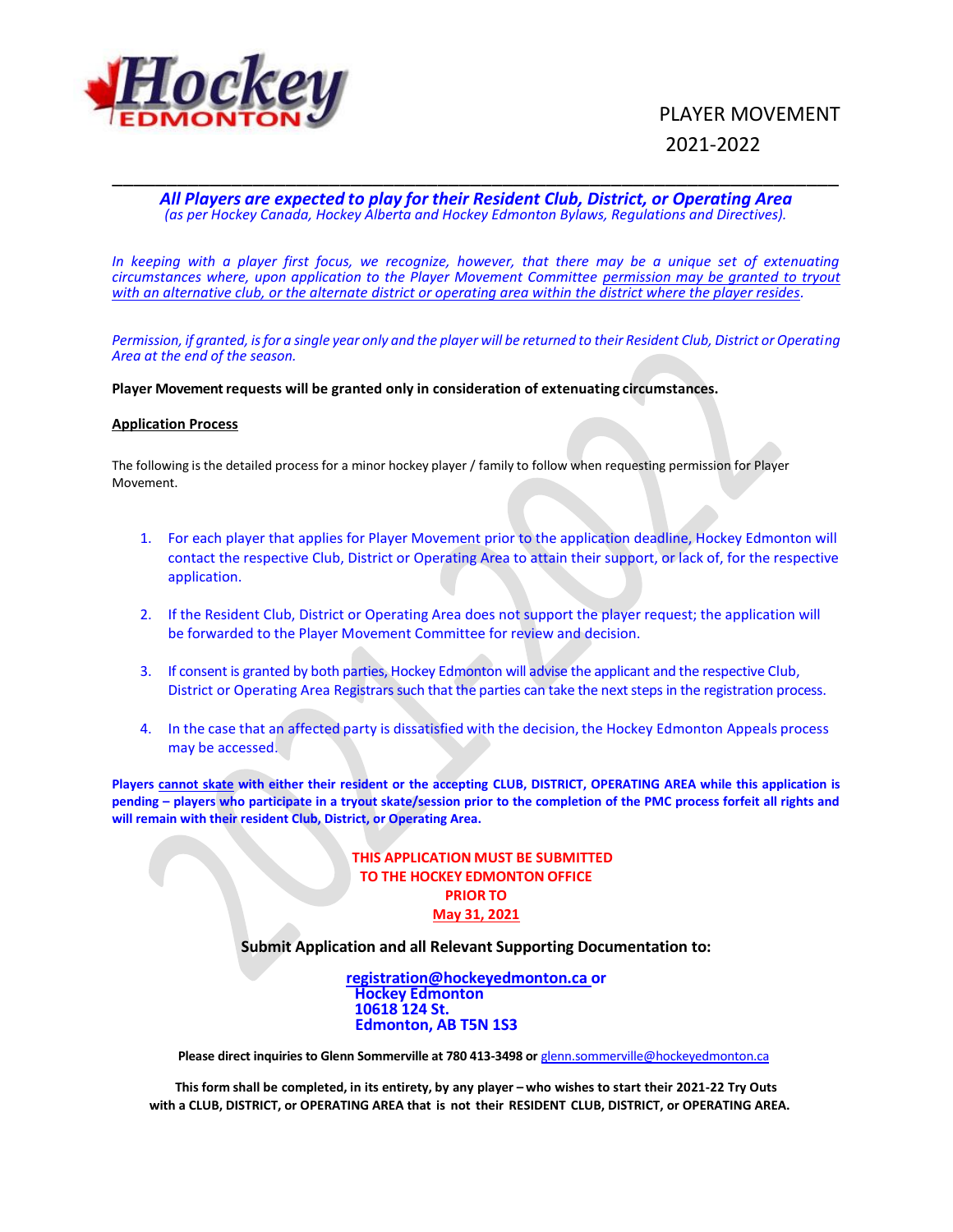

|                                                                                       | (mm)                                                                                                                                                                                                                             | dd<br>уууу)                                                                                                                                                                                                                    |
|---------------------------------------------------------------------------------------|----------------------------------------------------------------------------------------------------------------------------------------------------------------------------------------------------------------------------------|--------------------------------------------------------------------------------------------------------------------------------------------------------------------------------------------------------------------------------|
|                                                                                       |                                                                                                                                                                                                                                  |                                                                                                                                                                                                                                |
|                                                                                       |                                                                                                                                                                                                                                  |                                                                                                                                                                                                                                |
| Please Identify Reasons for Player Movement:                                          |                                                                                                                                                                                                                                  |                                                                                                                                                                                                                                |
|                                                                                       | There is no Team in my age Division in my Resident CLUB, DISTRICT, or OPERATING AREA                                                                                                                                             |                                                                                                                                                                                                                                |
| in my own Club, District or Operating Area.                                           | I would like to Try Out for a Team within a CLUB, DISTRICT, or OPERATING AREA of a higher Category than is available                                                                                                             |                                                                                                                                                                                                                                |
|                                                                                       | My Resident CLUB, DISTRICT, or OPERATING AREA has a team but it is FULL (17 skaters, 2 goaltenders).                                                                                                                             | <b>Goaltender ? YES</b><br><b>NO</b>                                                                                                                                                                                           |
|                                                                                       | My Resident CLUB, DISTRICT, or OPERATING AREA and this CLUB, DISTRICT, or OPERATING AREA joined                                                                                                                                  |                                                                                                                                                                                                                                |
| together so we had enough for a team                                                  |                                                                                                                                                                                                                                  |                                                                                                                                                                                                                                |
|                                                                                       | I would like to apply for an Exception as I have extenuating circumstances (as noted in the attached supporting                                                                                                                  |                                                                                                                                                                                                                                |
| documentation)                                                                        |                                                                                                                                                                                                                                  |                                                                                                                                                                                                                                |
|                                                                                       | Please ensure that your application and submission are complete, including any additional information (i.e. - letters from CLUB,                                                                                                 |                                                                                                                                                                                                                                |
| application is pending                                                                | DISTRICT, or OPERATING AREA) that you wish make the committee aware of.<br>Players cannot skate with their either their resident or the accepting CLUB, DISTRICT, or OPERATING AREA while this                                   |                                                                                                                                                                                                                                |
|                                                                                       | We understand and acknowledge that permission, if granted, is for a single year only and that the player will be returned to                                                                                                     |                                                                                                                                                                                                                                |
|                                                                                       | their Resident Club, District or Operating Area at the end of the season.                                                                                                                                                        |                                                                                                                                                                                                                                |
| Parent/Guardian Name:                                                                 |                                                                                                                                                                                                                                  | <b>Example 2018</b> Signature: <b>Contract 2018</b> Signature:                                                                                                                                                                 |
|                                                                                       | Submit all relevant materials to: registration@hockeyedmonton.ca<br>THIS APPLICATION MUST BE SUBMITTED TO THE HOCKEY EDMONTON OFFICE PRIOR TO May 31, 2021<br>In person: 10618 124 ST Via e-mail: registration@hockeyedmonton.ca |                                                                                                                                                                                                                                |
| Approvals to be sought by Hockey Edmonton                                             |                                                                                                                                                                                                                                  |                                                                                                                                                                                                                                |
| Resident CLUB, DISTRICT, or OPERATING AREA Information:<br>Resident CDOA: New York    |                                                                                                                                                                                                                                  | Last Team: National Contract of the Contract of the Contract of the Contract of the Contract of the Contract of the Contract of the Contract of the Contract of the Contract of the Contract of the Contract of the Contract o |
| President's Name:                                                                     |                                                                                                                                                                                                                                  | Signature: Signature: Signature: Signature: Signature: Signature: Signature: Signature: Signature: Signature: Signature: Signature: Signature: Signature: Signature: Signature: Signature: Signature: Signature: Signature: Si |
| Email:<br>Accepting CLUB, DISTRICT, or OPERATING AREA Information:<br>Accepting CDOA: |                                                                                                                                                                                                                                  | Ph. #:                                                                                                                                                                                                                         |

\_\_\_\_\_\_\_\_\_\_\_\_\_\_\_\_\_\_\_\_\_\_\_\_\_\_\_\_\_\_\_\_\_\_\_\_\_\_\_\_\_\_\_\_\_\_\_\_\_\_\_\_\_\_\_\_\_\_\_\_\_\_\_\_\_\_\_

## **Hockey Edmonton: STATUS**

| Approved/Denied | $\sim$<br>Signature | Date: |  |
|-----------------|---------------------|-------|--|
|                 |                     |       |  |